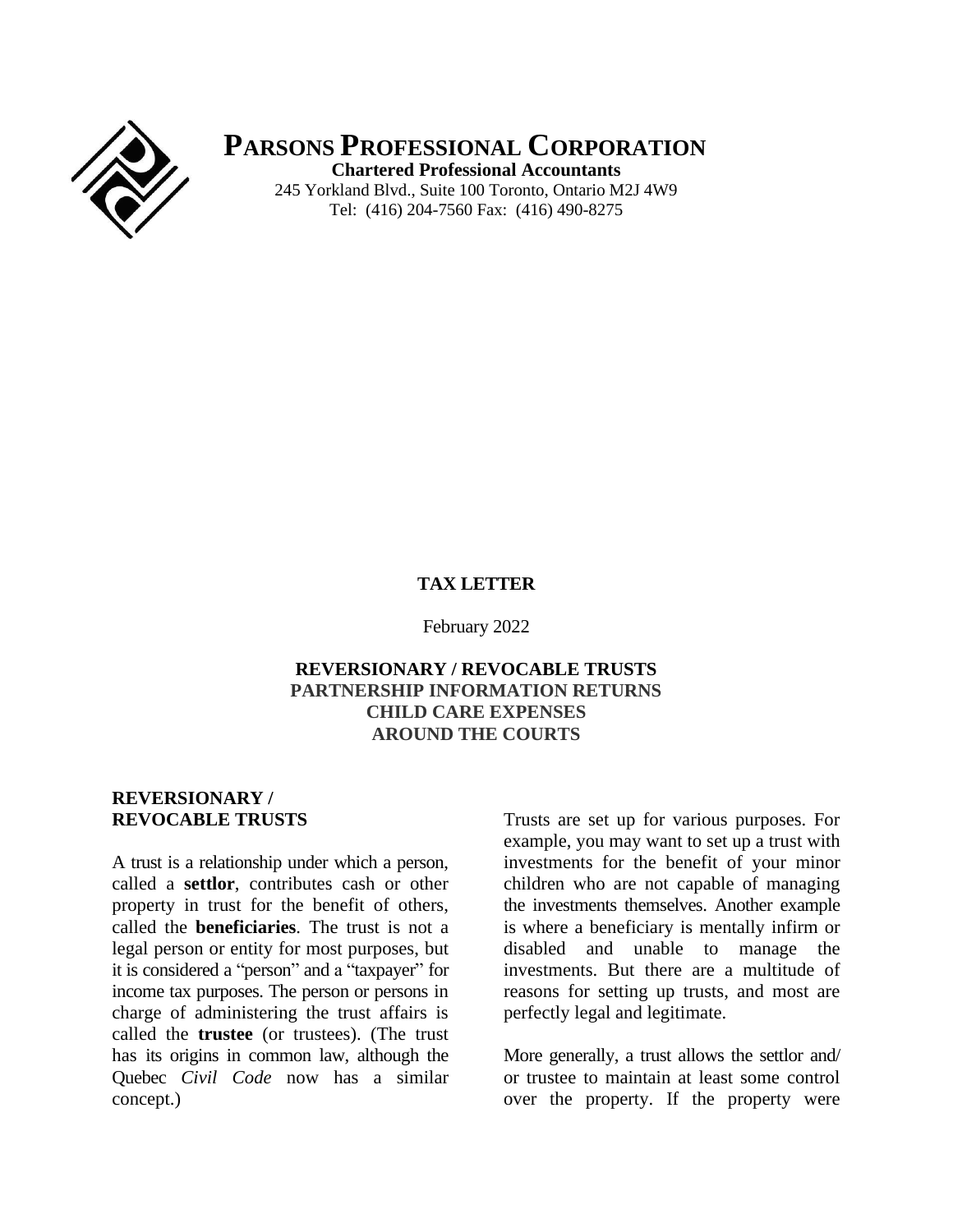instead transferred directly to a beneficiary without a trust, that element of control would normally be lost.

In general terms, for income tax purposes, the income of the trust is taxed either to the trust or to the beneficiaries. If the income for a year is retained in the trust, it is normally taxed to the trust. To the extent it is distributed to the beneficiaries, it is normally taxed to the beneficiaries.

So, for example, if the beneficiaries are in a lower tax bracket than the settlor, there could be obvious tax savings.

This all sounds good. But there are many complexities and "traps" that you need to be aware of when setting up a trust. One in particular is this: If you are the settlor of the trust, you could be subject to a rule in Income Tax Act (**subsection 75(2).** It is sometimes called the **reversionary trust** or **revocable trust** rule. It is essentially an income attribution rule that will attribute trust income to the settlor.

The rule normally applies after the settlor contributes property to the trust, if the conditions set out below are met. If the rule applies, any income or loss from the property, and any taxable capital gains or allowable capital losses on the disposition of the property, will be **deemed to be that of the settlor**. This rule can obviously defeat some of the tax planning reasons for using a trust.

# **When does the rule apply?**

First, subsection 75(2) applies if the property contributed by the settlor to the trust, either directly or indirectly, is held on condition that:

the property may

- (a) **"revert" (go back) to the settlor**, or
- (b) **pass to persons to be determined by the settlor** after the creation of the trust.

The above rule also applies to "substituted property". For example, it can apply if the original property contributed by the settlor is sold by the trust and the proceeds are used to acquire another property that falls under the above conditions.

Second, the subsection 75(2) rule can apply if the property **cannot be disposed of except with the settlor's consent** or in accordance with their direction.

*Scenarios where the rule could apply*

This is where it gets tricky.

The rule is quite broad. It can apply in the following circumstances if you are the settlor of the trust:

- You are a capital beneficiary of the trust, meaning that the property may eventually go to you as beneficiary. This does not mean that you cannot be a beneficiary. You just have to make sure that the trust terms cannot result in you getting the property. You can receive only *income* from the trust.
- After the trust is created, you have the authority to determine who gets the property.
- You are the sole trustee of the trust, since in this case you may be able to determine who gets the property or the property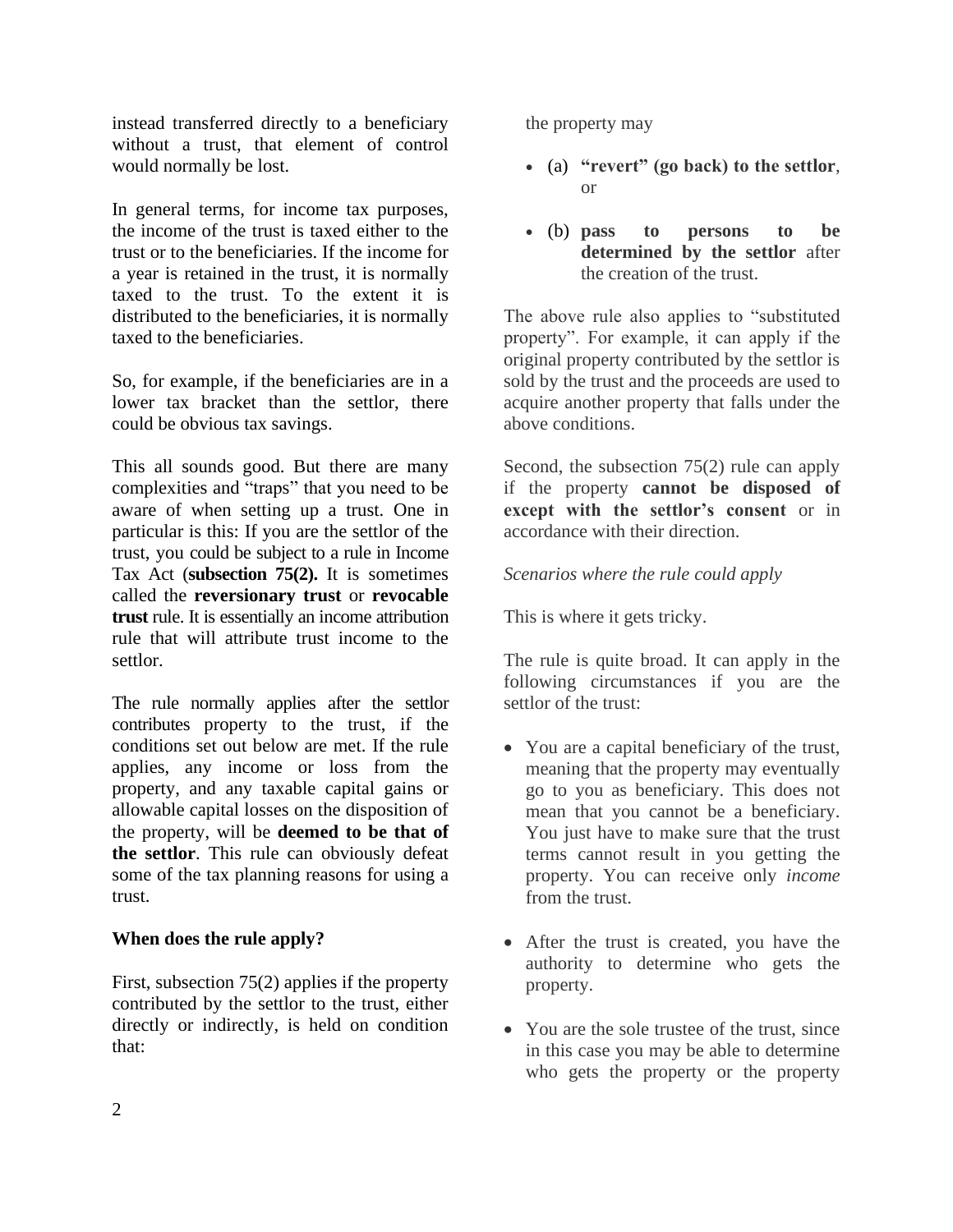might not be disposed of without your consent or direction.

- For similar reasons as above, there are multiple trustees including you, but you have veto power over trustee decisions.
- There are multiple trustees including you, but the majority of trustee decisions must include you as part of that majority.

### *Exceptions to the rule*

Obviously, the rule does not apply if the subsection 75(2) conditions described above are not met.

In addition, the rule does not apply in any of the following situations:

- To cash or other property that you lend to the trust, as long as it is a "*bona fide*" loan.
- If you cease to be resident in Canada.
- After your death.
- To most deferred income plans that are trusts, such as registered retirement savings plans, tax-free savings accounts, and registered education savings plans, among others.
- If you are only an income beneficiary and therefore cannot receive the property / capital from the trust.
- If you are a trustee, but there are multiple trustees and you do not have ultimate control or veto power as discussed above. For this reason, personal or family trusts usually have two or more trustees, unless the sole trustee is someone other than the settlor.

• If you could receive the property from the trust only if it ceases to be a valid trust in law and therefore must be terminated.

# *Another problem: Potential Tax on Distribution of Property*

In most cases, when trust property is distributed to a capital beneficiary, this occurs on a tax-free "rollover" basis. That is, the trust is deemed to dispose of the property at its tax cost, and the beneficiary picks up the same tax cost of the property.

Unfortunately, this rule does not always apply. It may not apply if the subsection 75(2) rule discussed above *ever* applied to property of the trust.

In such case, if trust property is distributed to a beneficiary *other than* the settlor or their spouse or common-law partner while the settlor is alive, the rollover will not apply and the trust will have a deemed disposition for fair market value proceeds. This may generate ordinary income or capital gains (or losses). However, if the settlor has died, the rollover can apply for distributions to other beneficiaries.

This non-rollover treatment is quite harsh, as it can apply if *any* property is distributed to a beneficiary of the trust, even if it is not the property that the settlor contributed to the trust. In other words, if subsection 75(2) ever applied to the trust, any property distributed to a beneficiary will be at fair market value proceeds, unless one of the exceptions noted above applies.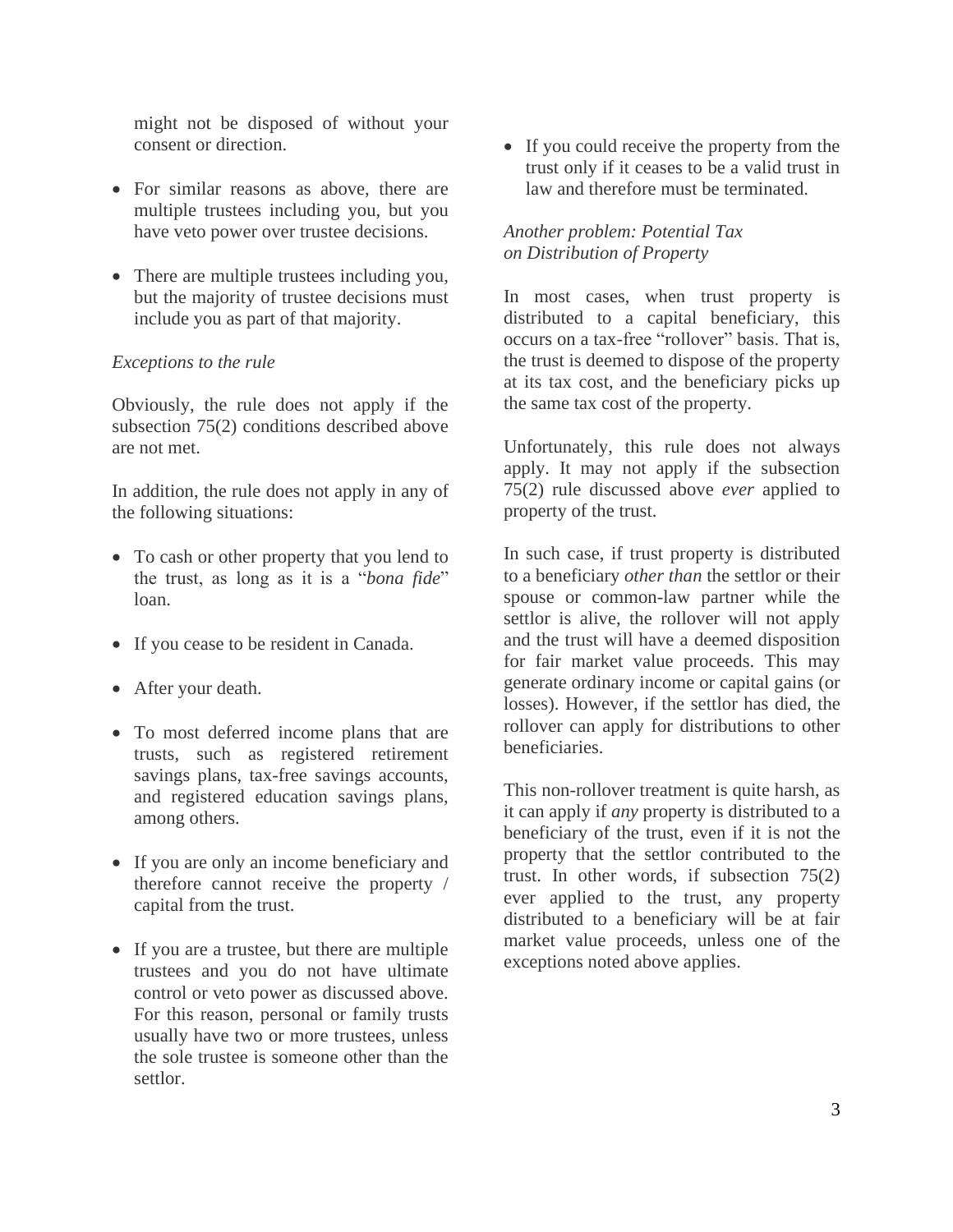### **PARTNERSHIP INFORMATION RETURNS**

A partnership is not a taxpayer and is not required to file a regular income tax return. Instead, the partners report their shares of the income or loss of the partnership on their income tax returns.

However, in some cases the partnership must file an *information* return. The Income Tax Regulations require a Canadian partnership (all partners resident in Canada) for a fiscal period or a partnership that carries on business in Canada in a fiscal period to file the prescribed information return for that fiscal period.

Fortunately, the Canada Revenue Agency (CRA) provides some exemptions from the filing requirement.

Filing is not required by a farm partnership made up of only individual (non-corporate) partners. (This rule technically applies only to 2020 and earlier tax years, but the CRA has extended the rule by announcement every year and is expected to announce early in 2022 that the same rule applies to the 2021 tax year.)

Filing is not required if all partners are Status Indians, and the partnership earns all its income at a permanent establishment on a reserve.

More generally, for other partnerships, filing is only required for a fiscal period where:

• at the end of the fiscal period, the partnership has an "absolute value" of revenues *plus* expenses of more than \$2 million, or has more than \$5 million in assets; **or**

- at any time during the fiscal period:
	- o the partnership is a tiered partnership (has another partnership as a partner or is itself a partner in another partnership), or
	- o the partnership has a corporation or a trust as a partner, or
	- o the partnership invested in flowthrough shares of a principal-business corporation that incurred Canadian resource expenses and renounced those expenses to the partnership, or
	- o the CRA requests in writing that the return is required.

Basically, this means that a partnership with only individual partners that does not exceed the absolute values described above does **not** have to file the information return (subject to the CRA requesting the return).

In terms of the absolute value requirement, the CRA notes:

"The absolute value of a number refers to the numerical value of the number without regard to its positive or negative sign. To determine if a partnership exceeds the \$2 million threshold, add total worldwide expenses to total worldwide revenues rather than subtract expenses from revenues as you would to determine net income.

The cost figure of all assets worldwide, both tangible and intangible, without taking into account the depreciated amount should be used to determine whether a partnership meets the criterion of more than \$5 million in assets."

It is therefore important to remember that the absolute value calculation means **adding** the revenues and the losses for the fiscal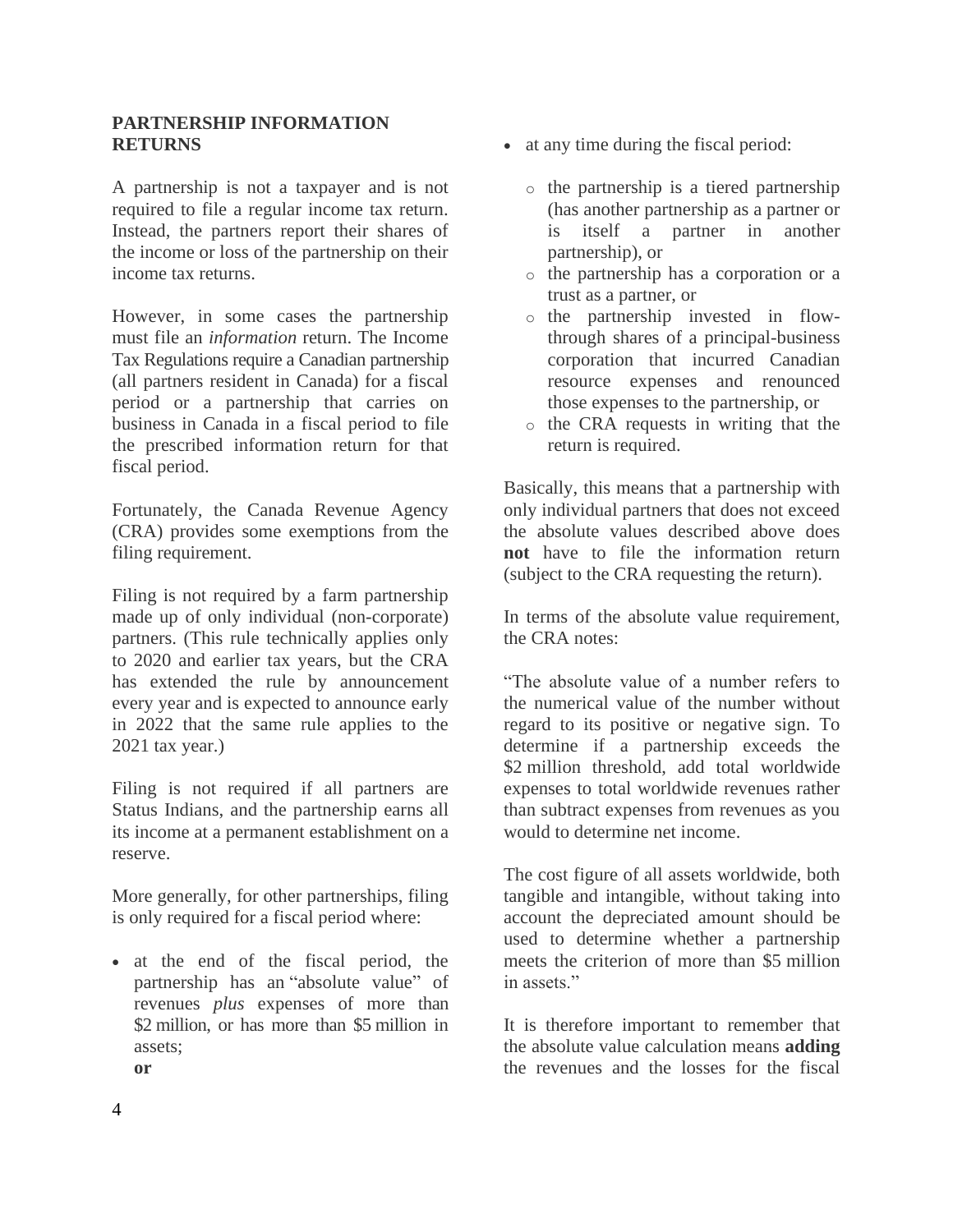period, **not** taking the revenues net of the expenses. For example, if a partnership has \$1.2 million in revenues and \$900,000 in expenses, then absolute value is \$2.1 million and the partnership will be required to file the return.

### *Information required*

If the partnership is required to file the return for a fiscal period, the reported information includes:

- the income or loss of the partnership for the fiscal period;
- each partner's name, address, and business number, Social Insurance Number or trust account number, as the case may be;
- each partner's share of the income or loss of the partnership for the fiscal period;
- each partner's share of a deduction, credit or other amount in respect of the partnership that is relevant in determining the partner's income, taxable income, tax payable or other amount under the Income Tax Act; and
- certain prescribed information if the partnership has made an expenditure in respect of scientific research and experimental development in the fiscal period.

#### *When to file the return*

If all the partners are all corporations, the return is due within **five months after the end of the fiscal period.**

If all the partners are all individuals (which includes trusts), the return is due by **March 31**

of the calendar year following the calendar year in which the fiscal period ends.

In any other case (for example, some partners are individuals, and some are corporations), the return is due by the earlier of five months after the end of the fiscal period and March 31 of the calendar year following the calendar year in which the fiscal period ends.

#### *Who needs to file the return*

Although each partner is responsible for the filing, **any one partner can file** the return on behalf of all the partners. As the CRA notes: "Once a partner files a return, we consider all partners to have filed it."

### **CHILD CARE EXPENSES**

Child care expenses are normally deductible for income tax purposes. However, as discussed below, there are some significant restrictions.

### *Eligible child care expenses*

Child care expenses eligible for the deduction include costs for a nanny, day care, and baby sitting. They also include costs paid for a boarding school or camp for child care services, although as discussed below, the amount of these latter costs that can be claimed is limited.

Generally, the expenses must be incurred for the purpose of enabling you or your spouse or common-law partner to carry on employment or a business, or to attend secondary or post-secondary school. (For the remainder of this discussion, "spouse" includes a common-law partner.) For the 2020 and 2021 taxation years, due to the COVID-19 pandemic, if you received federal employment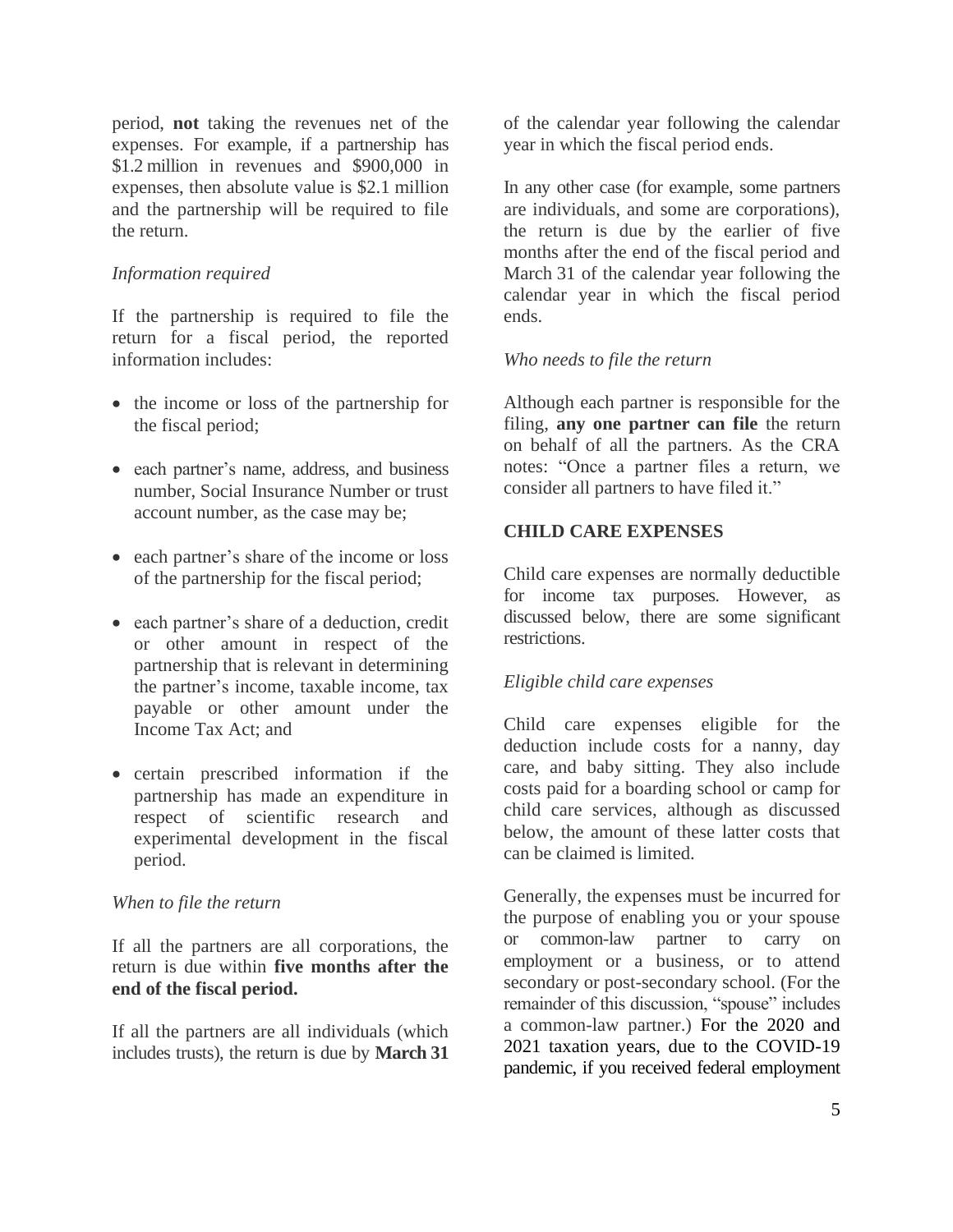insurance benefits or Québec parental employment insurance benefits or certain similar benefits, the expenses may still qualify if you did not meet this purpose test.

The person or entity providing the child care services normally must be resident in Canada. There are a couple of exceptions to this rule. The first exception is if you are physically residing in another country but remain resident in Canada for tax purposes. The other exception applies if you live near the border of Canada and the US, basically if the US child care provider is closer to your residence than a care provider in Canada.

You must obtain a receipt issued by the child care provider, and if they are an individual, you must obtain their social insurance number if they are resident in Canada.

# *Eligible child*

Your child or your spouse's child is an eligible child for a taxation year if they are under 16 years of age at anytime during the year, or dependent upon you or your spouse and have a mental or physical infirmity.

### *Calculation of deductible amount*

The general limitation for a year is the least of the following:

- 1) The child care expenses paid in the year;
- 2) The total of the "annual child care expense amounts" for all your children (see below); and
- 3) Two-thirds of your "earned income" for the year.

For item 1), child care expenses paid means your actual expenses paid, subject to a deeming rule that limits your claim for fees paid for attendance at a boarding school or camp. For such fees, regardless of what you actually paid, the allowable amount of the child care expense is limited to:

- \$275 per week of attendance if the child is disabled and eligible for the disability tax credit, and otherwise
- \$200 per week if the child is under 7 years old at the end of the year
- \$125 per week for any other eligible child

For item 2), the annual child care expense amount is

- \$11,000 if the child is disabled and eligible for the disability tax credit
- \$8,000 if the child is under 7 years old at the end of the year
- \$5,000 for any other eligible child

Note that these annual amounts apply based on the *number of children you have*, even if you are not paying any child care expenses for one or more of the children. For example, if you have a 15-year-old for whom you pay no such expenses, that child still gives you \$5,000 of "room", which you might be spending on a younger child.

For item 3), your earned income includes income from employment or a business, and disability pension under the Canada Pension Plan or Quebec Pension Plan (plus a couple of other miscellaneous items). It does not include passive forms of income like interest, dividends, or capital gains. For the 2020 and 2021 years, because of the Covid-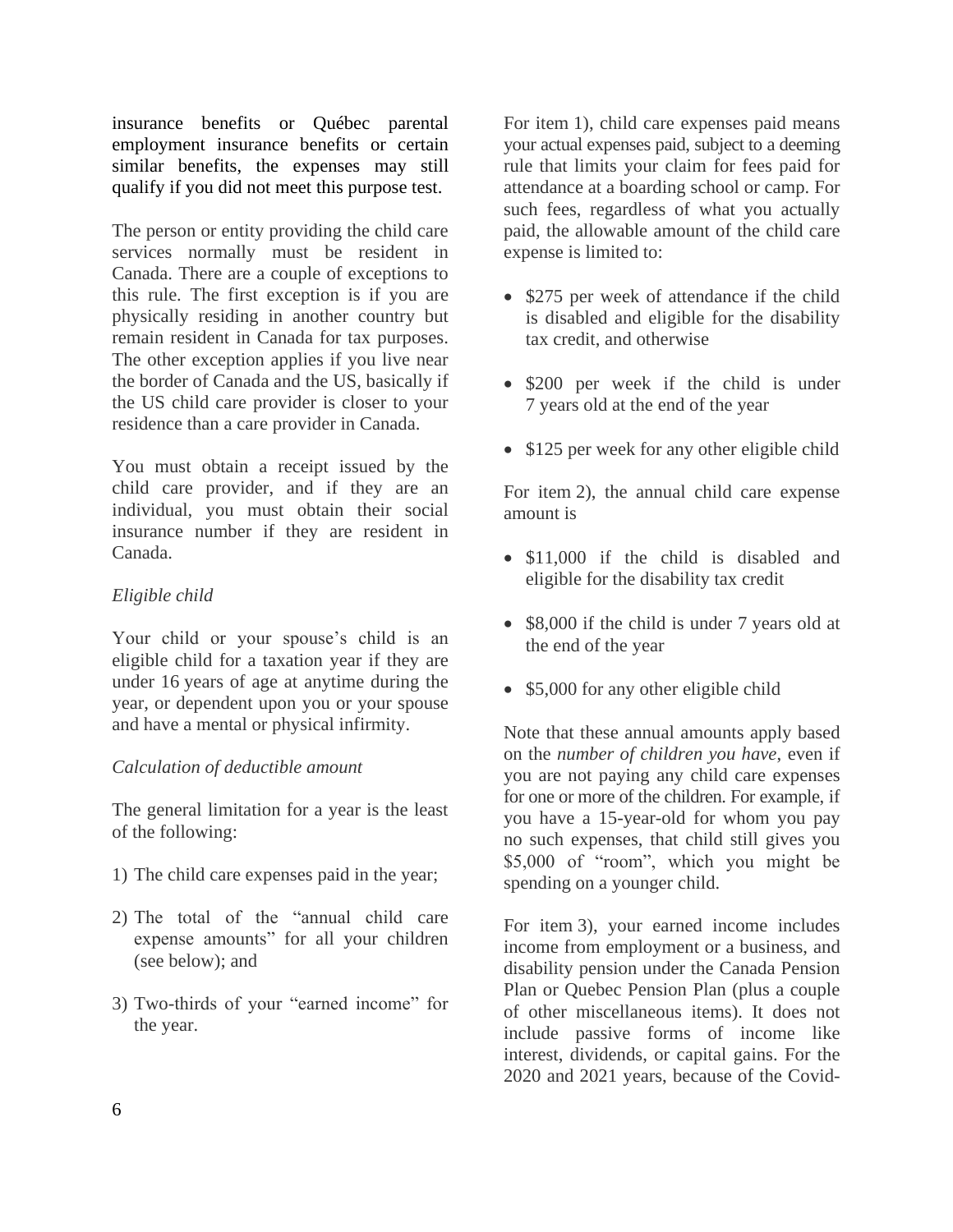19 pandemic, earned income also includes federal employment insurance and Québec parental employment insurance.

#### *Example*

I am a single parent with two healthy children aged 5 and 12. My earned income for the year is \$90,000. In the year I incur \$18,000 in daycare and babysitting expenses. I also sent my 12-year-old to an overnight camp for two weeks, which cost me \$3,000.

My deductible amount is the lesser of:

1)  $$18,000 + (125 \times 2) = $18,250$  (the deeming rule for the camp means only \$125 per week is allowed for that)

2)  $$8,000 + $5,000 = $13,000$ 

3)  $2/3 \times $90,000 = $60,000$ 

I can deduct only \$13,000, even though I incurred more than that in child care expenses. Because of the limitations, many parents end up in this situation.

### *Further restriction if married or common-law*

This is where it gets even more restrictive because the general rule is that only the lower-income spouse can claim the deduction. This rule results in a lower deduction because of the "earned income" limitation. As an extreme example, if the higher income spouse has \$90,000 earned income but the lower income spouse has no earned income, there is no deduction  $(2/3 \times $0]$  is \$0.

However, in some cases the higher income spouse can claim a limited deduction. This

will be the case if during the year the lower income spouse was either:

- Attending secondary or post-secondary school;
- Incapable of caring for the children because of a mental or physical infirmity and being confined for at least 2 weeks in the year to a bed, wheelchair or as a patient in a hospital; or likely to be for a long, continuous and indefinite period, incapable of caring for children, because of their mental or physical infirmity; or
- In prison for at least 2 weeks in the year.

In any of the above situations, the higherincome spouse can claim a deduction based on the general formula above.

The lower-income spouse may claim a deduction under the general formula, net of whatever the higher income spouse can deduct.

### *Example*

My earned income for the year is \$60,000.

My spouse's earned income for the year is \$90,000.

We incurred \$20,000 of otherwise eligible child care expenses. We have two healthy children, aged 5 and 12.

During the year, I attended university full-time for 12 weeks.

My spouse, the higher-income earner, can deduct the following amount: Least of

1) \$20,000 eligible child care expenses